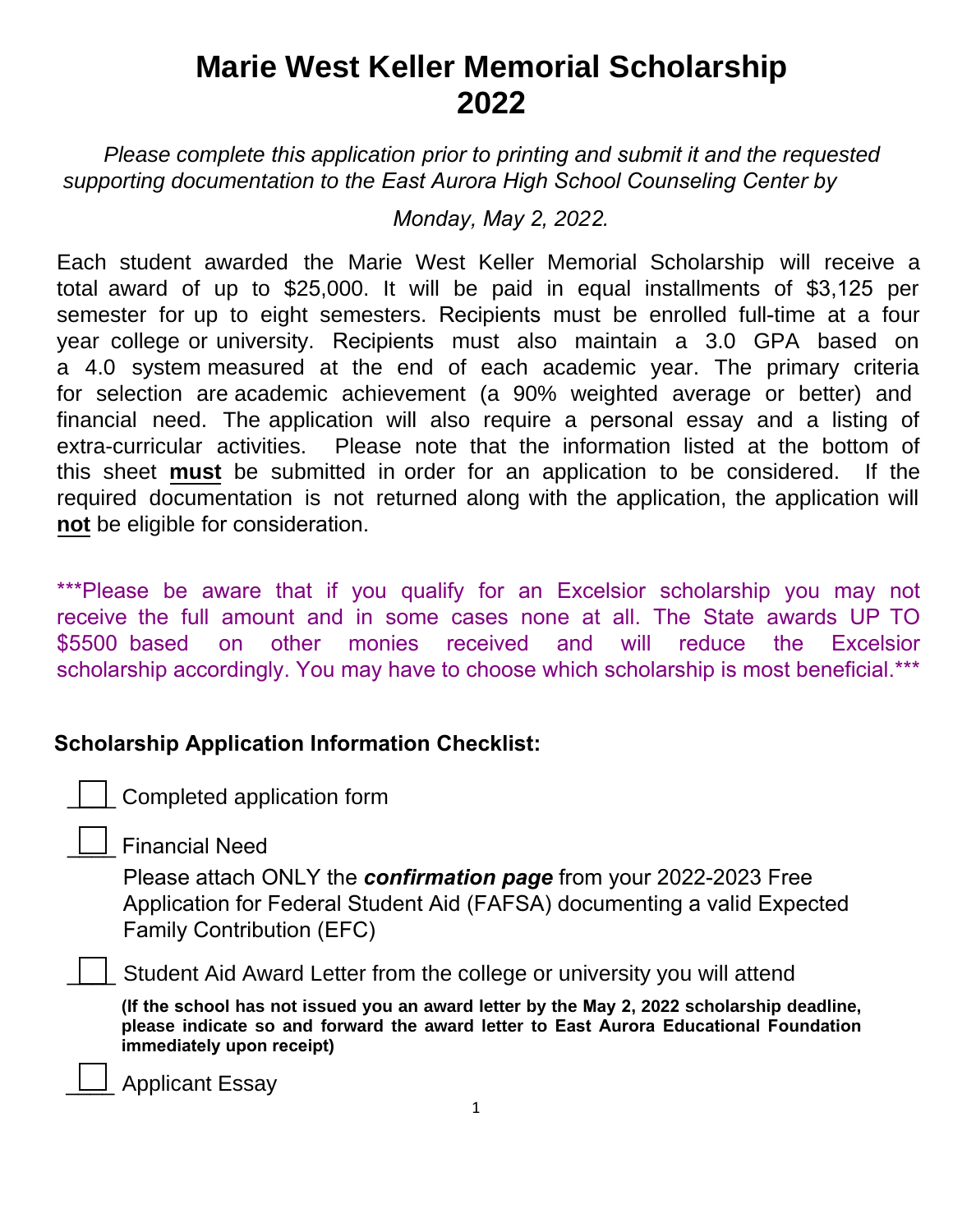# **2022 Marie West Keller Memorial Scholarship Application**

| <b>Personal Data:</b> |               |
|-----------------------|---------------|
|                       |               |
| Student's Phone: 2000 |               |
| Address:              |               |
| Parent                | Parent Phone: |

#### **Financial Need:**

Please attach the *confirmation page only* from your 2022-2023 Free Application for Federal Student Aid (FAFSA) confirmation page documenting a valid Expected Family Contribution (EFC) and a copy of your Student Aid Award Letter from the school you will be attending.

If there are any special financial circumstances that the committee should take into consideration when reviewing your application, please explain on a separate sheet and include it with this application.

### **Extra-Curricular Activities:**

Please list the **school related** extra-curricular activities you have participated in and offices you have held during high school: *(If none, please explain separately.)*

| Activity | Dates | <b>Offices Held</b> |
|----------|-------|---------------------|
|          |       |                     |
|          |       |                     |
|          |       |                     |
|          |       |                     |
|          |       |                     |
|          |       |                     |
|          |       |                     |
|          |       |                     |
|          |       |                     |
|          |       |                     |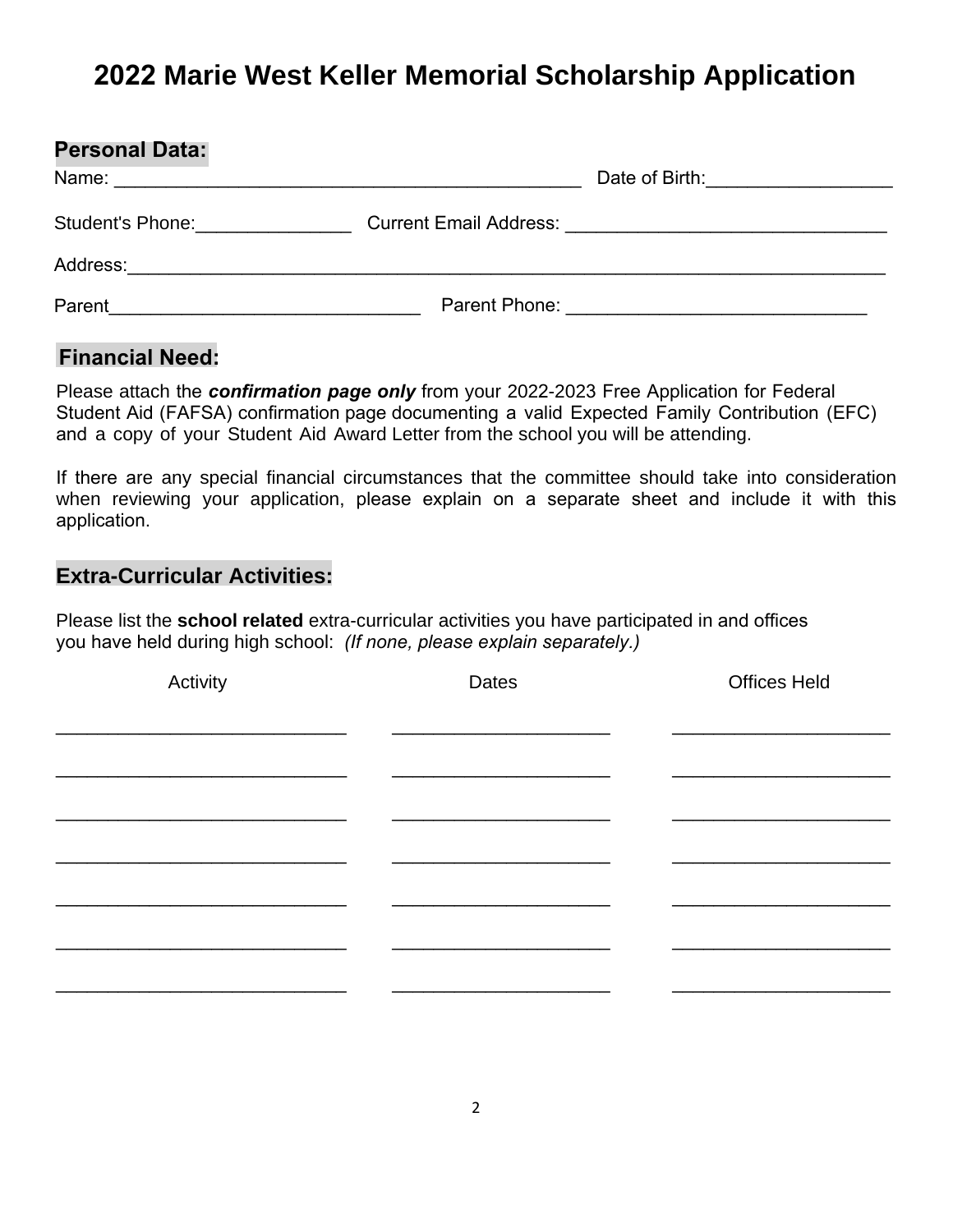Please list the activities you've participated in **outside** of high school: *(If none, please explain separately.)* 

| Activity | Dates | <b>Offices Held</b> |
|----------|-------|---------------------|
|          |       |                     |
|          |       |                     |

If you have worked after school, weekends, or summers while attending high school, please list the jobs held and the length of time you held these jobs.

| Place of Employment | <b>Dates</b> | Position |
|---------------------|--------------|----------|
|                     |              |          |
|                     |              |          |
|                     |              |          |
|                     |              |          |
|                     |              |          |

If you did not work during the summer months, how did you spend your summer vacation?

## **College Plans:**

Which college or university do you plan to attend in the fall?

Why have you selected this college/university?

If you do not intend to enroll in the fall, but will start at a later date, please explain: